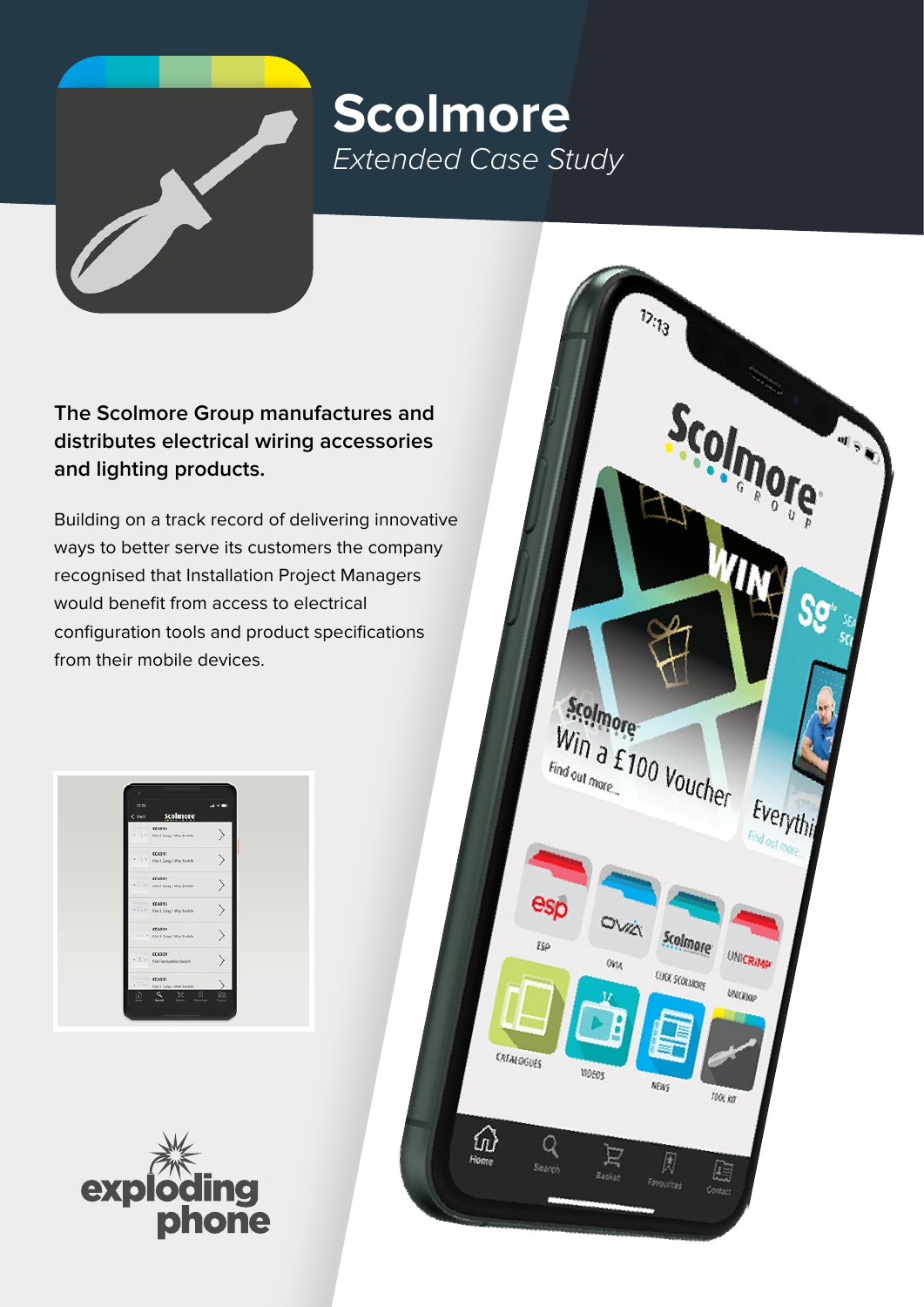

Deco

Ovia Lighting

ESP

OVIA

SCOLMORE



Exploding Phone was asked to develop an app capable of surfacing product information from the company's database, providing a platform for a range of Calculation tools and enabling users to build and share lists of requirements which could then be shared with wholesalers. Along with core app development Exploding Phone also created a process to reconfigure Sage Accounting data for presentation via the app, and delivered a Content Management System to enable Scolmore to make changes to information published via the app.

**CLO19**